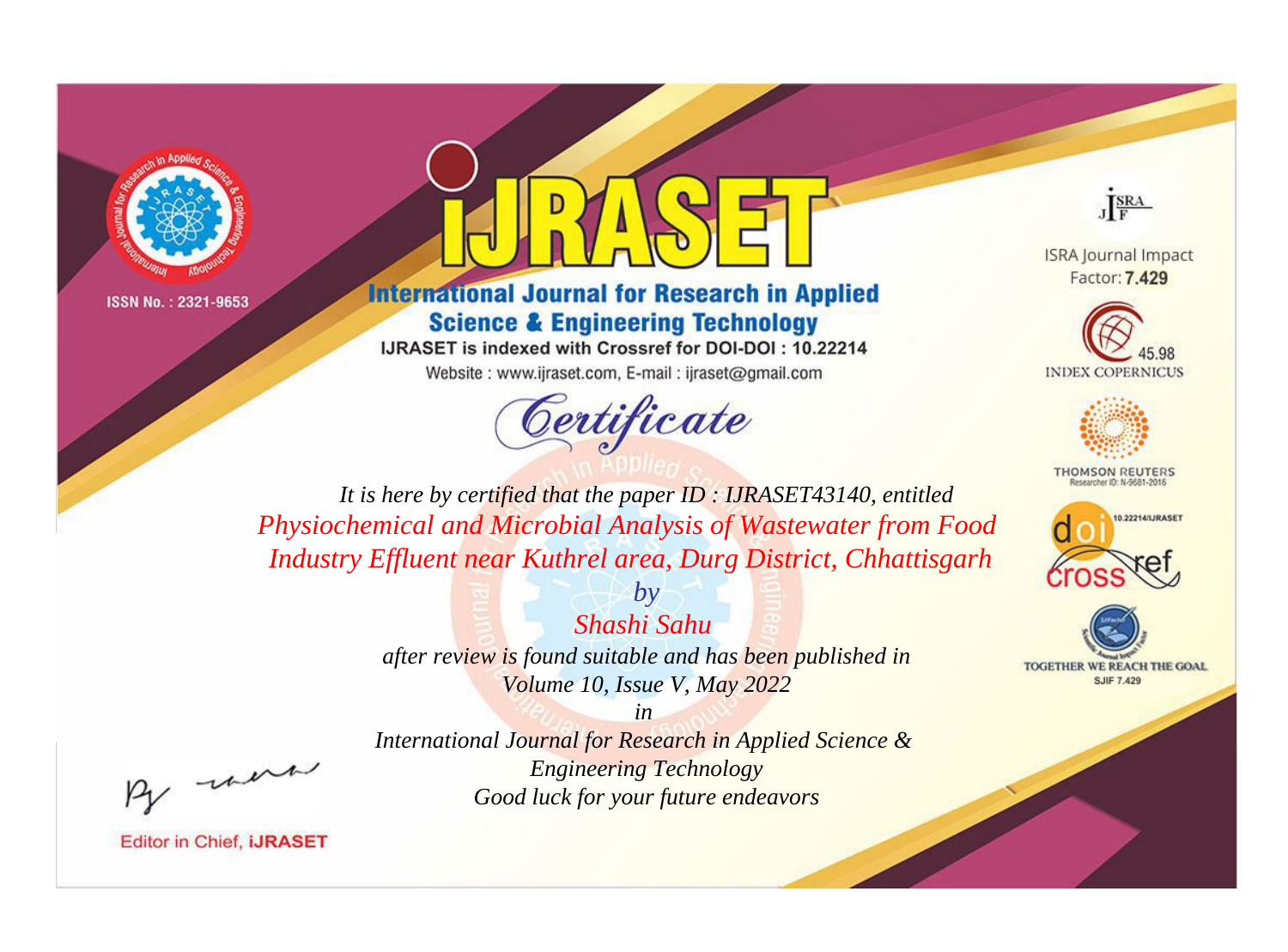



# **International Journal for Research in Applied Science & Engineering Technology**

IJRASET is indexed with Crossref for DOI-DOI: 10.22214 Website: www.ijraset.com, E-mail: ijraset@gmail.com





**ISRA Journal Impact** Factor: 7.429





**THOMSON REUTERS** 



TOGETHER WE REACH THE GOAL **SJIF 7.429** 

*It is here by certified that the paper ID : IJRASET43140, entitled Physiochemical and Microbial Analysis of Wastewater from Food Industry Effluent near Kuthrel area, Durg District, Chhattisgarh*

> *by Aman Dev Dani after review is found suitable and has been published in Volume 10, Issue V, May 2022*

, un

*International Journal for Research in Applied Science & Engineering Technology Good luck for your future endeavors*

*in*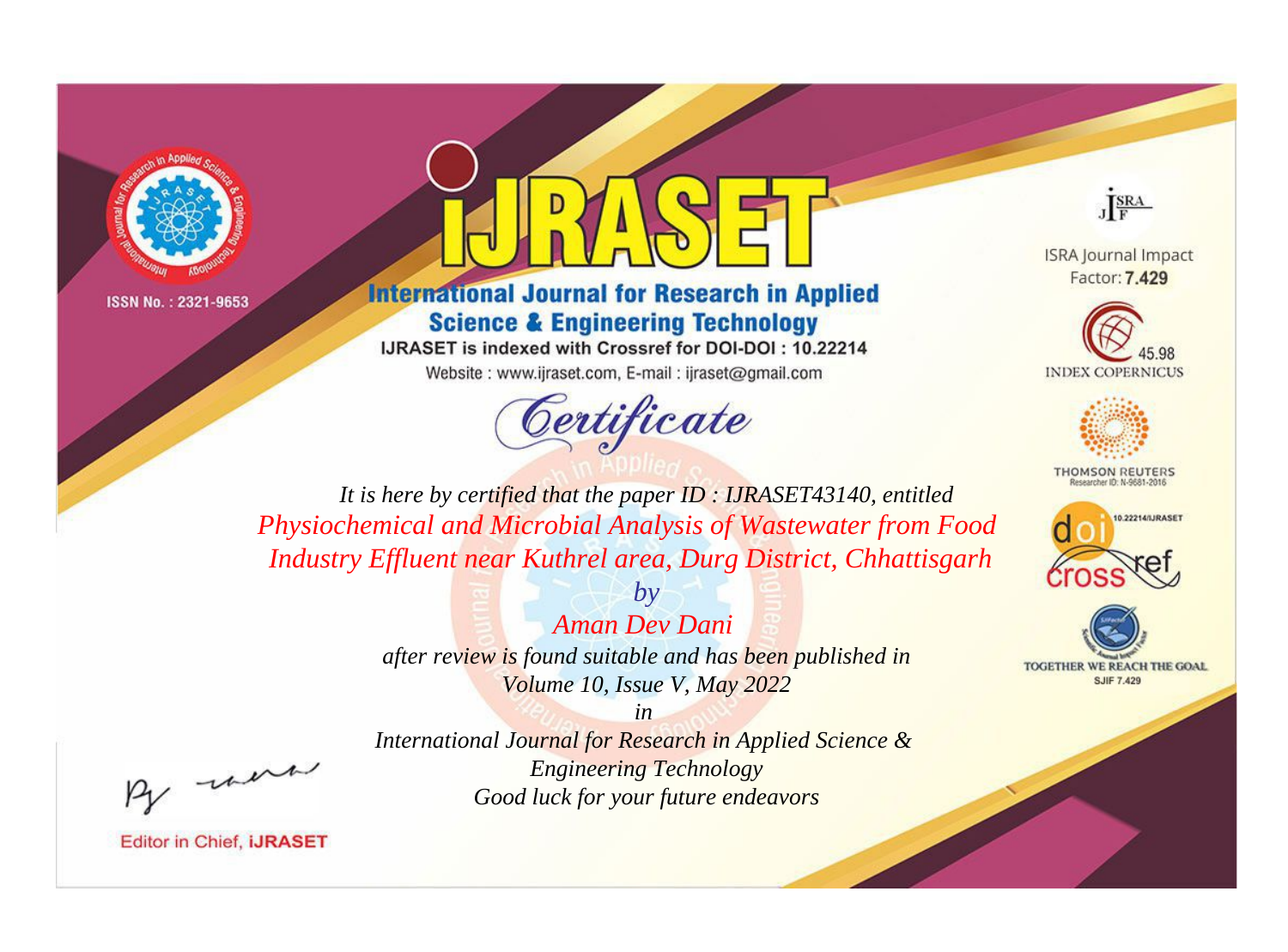



# **International Journal for Research in Applied Science & Engineering Technology**

IJRASET is indexed with Crossref for DOI-DOI: 10.22214 Website: www.ijraset.com, E-mail: ijraset@gmail.com





**ISRA Journal Impact** Factor: 7.429





**THOMSON REUTERS** 



TOGETHER WE REACH THE GOAL **SJIF 7.429** 

*It is here by certified that the paper ID : IJRASET43140, entitled Physiochemical and Microbial Analysis of Wastewater from Food Industry Effluent near Kuthrel area, Durg District, Chhattisgarh*

> *Pragati after review is found suitable and has been published in Volume 10, Issue V, May 2022*

> > *in*

*by*

, un

*International Journal for Research in Applied Science & Engineering Technology Good luck for your future endeavors*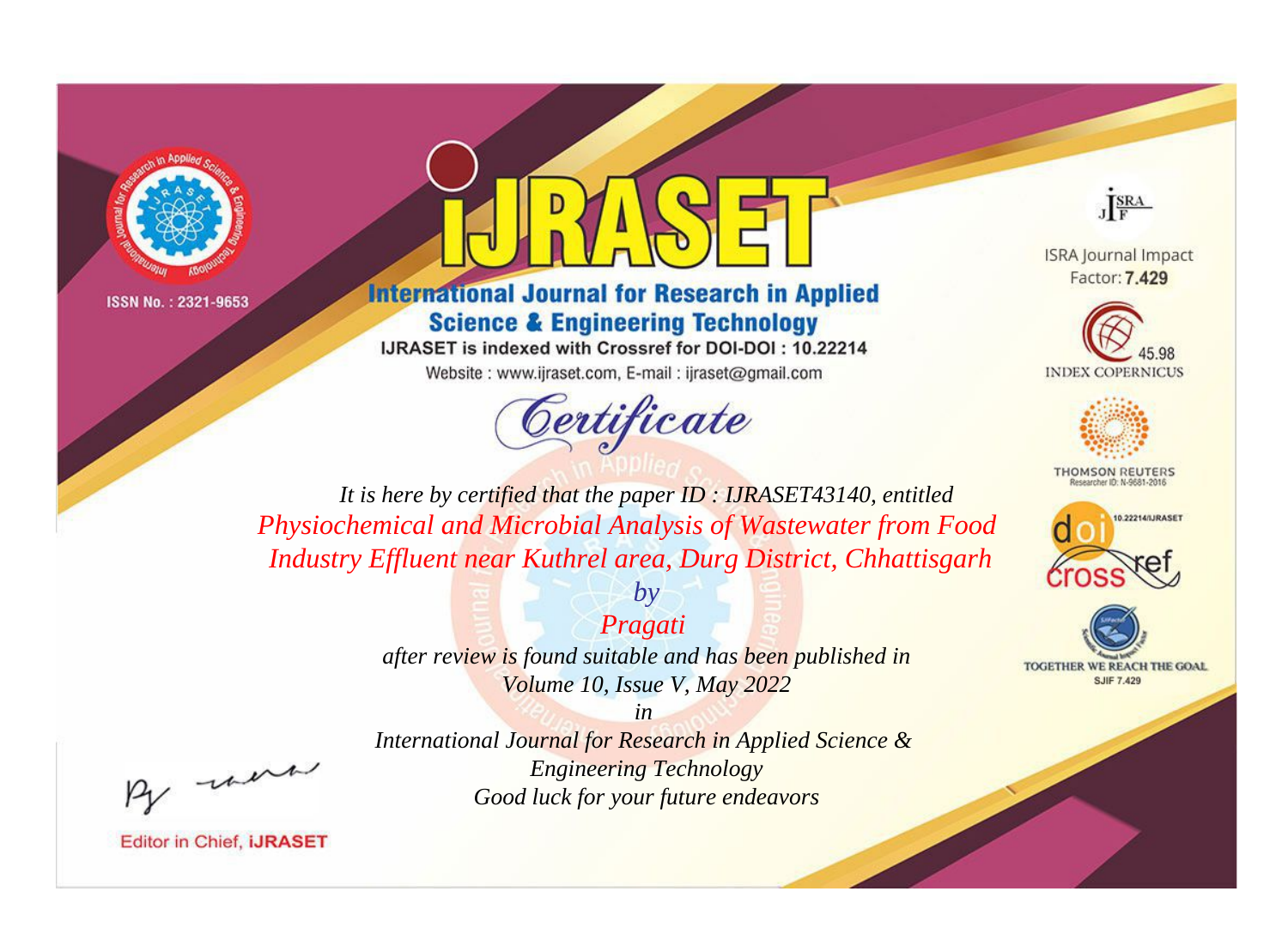



# **International Journal for Research in Applied Science & Engineering Technology**

IJRASET is indexed with Crossref for DOI-DOI: 10.22214 Website: www.ijraset.com, E-mail: ijraset@gmail.com





**ISRA Journal Impact** Factor: 7.429





**THOMSON REUTERS** 



TOGETHER WE REACH THE GOAL **SJIF 7.429** 

*It is here by certified that the paper ID : IJRASET43140, entitled Physiochemical and Microbial Analysis of Wastewater from Food Industry Effluent near Kuthrel area, Durg District, Chhattisgarh*

> *by Ranjani Shrivas after review is found suitable and has been published in Volume 10, Issue V, May 2022*

, un

*International Journal for Research in Applied Science & Engineering Technology Good luck for your future endeavors*

*in*